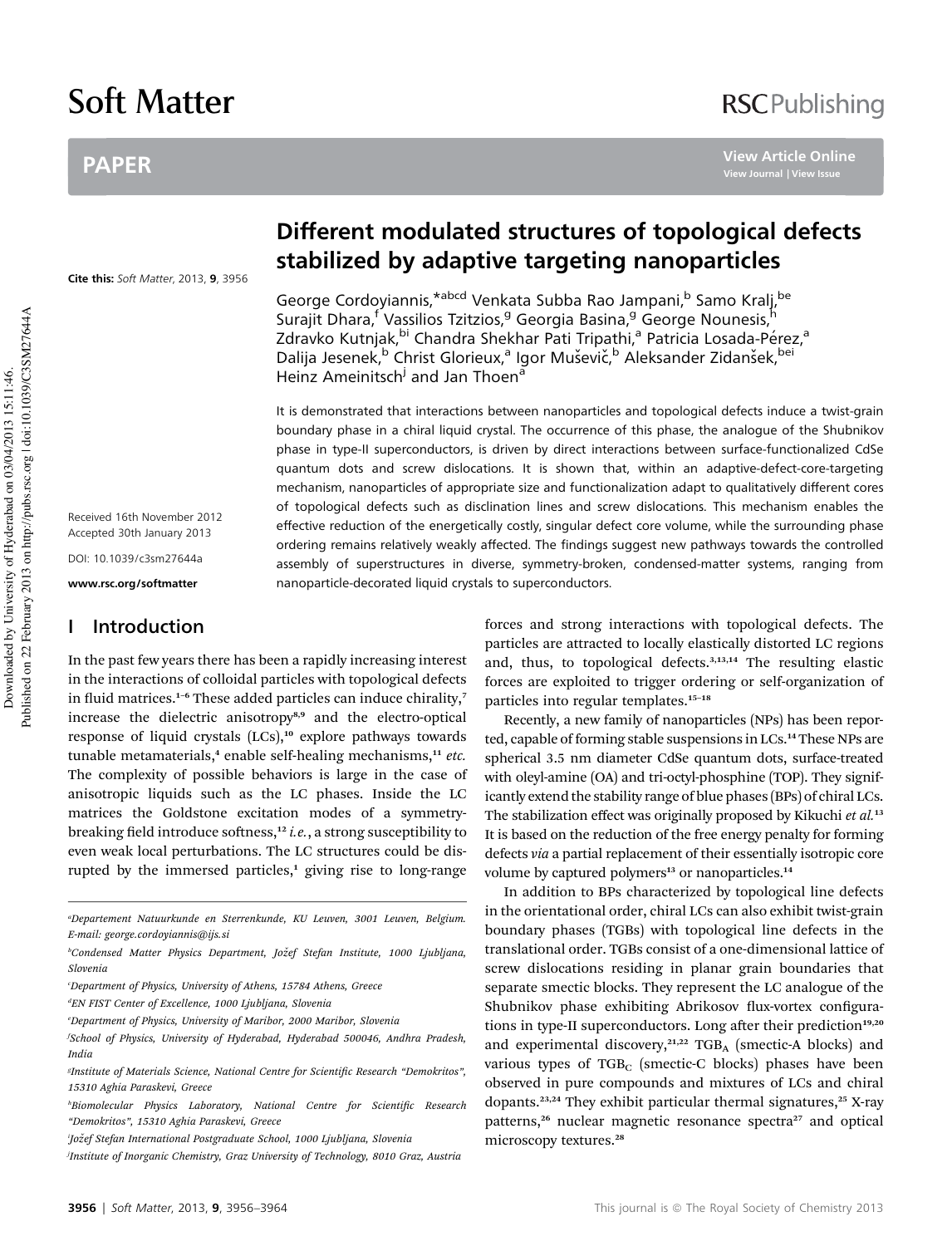In the present work we experimentally prove the existence of an adaptive-defect-core-targeting (ADCT) mechanism efficiently stabilizing even qualitatively different defect lattices in symmetry-breaking phases by using the same kind of NPs. It is demonstrated that CdSe quantum dots of appropriate size and surface functionalization exhibit the ADCT mechanism. In addition to BPs,<sup>14</sup> these NPs effectively stabilize TGBs.

The plan of the paper is as follows. The measured samples and experimental methods are described in Section II. In Section III we introduce a simple phenomenological model that is later used to interpret the measurements. The experimental results are presented in Section IV, followed by mean-field estimates focusing on NP-driven TGB<sub>A</sub> stabilization in Section V. The results and basic principles of the ADCT mechanism are discussed in Section VI and summarized in Section VII.

### II Materials and methods

Several mixtures of the chiral liquid crystal S-(+)-4-(2-methylbutyl) phenyl-4-decyloxybenzoate (CE6) with NPs have been investigated using high-resolution adiabatic scanning calorimetry, small-angle X-ray scattering and polarizing optical microscopy. CE6 exhibits all three BPs, and a cholesteric to smectic-A (N\* – SmA) transition at 314.5 K. The preparation of mixtures with different NP concentrations  $\chi$  (defined as the mass of NPs over the total sample mass) has been described elsewhere.<sup>29</sup>

#### A High-resolution adiabatic scanning calorimetry (ASC)

The heat capacity  $(C_p)$  measurements were performed in a homemade, fully computerized adiabatic scanning calorimeter consisting of four stages (i.e., sample and cell are surrounded by three shields). The air among them is being vacuum-pumped to achieve maximum insulation from the environment. The capability of adiabatic scanning calorimetry for the simultaneous and accurate determination of heat capacity and enthalpy enables high-resolution studies of phase transitions and critical phenomena.<sup>30</sup> The exceptional temperature stability of  $\pm 50 \mu K$ and the slow scanning rates bring the sample close to the real thermal equilibrium, allowing the precise determination of phase diagrams. For the present experiments sample quantities of 1.7 g were placed in a 22 g tantalum cell. The heat capacity of the empty cell was measured in a separate control experiment and it was subtracted in order to derive the net  $C_p$  of the sample.

#### B Small-angle X-ray scattering (SAXS)

The X-ray measurements were performed in the Austrian Beamline,<sup>31</sup> located at ELETTRA Synchrotron (Trieste, Italy). An asymmetric-cut, double-crystal monochromator and a doublefocusing toroidal mirror were used to produce a focused X-ray beam of 8 keV. The setup has a very high resolution, better than 0.001  $A^{-1}$  (half-width at half-maximum). The samples are mounted in capillary tubes (Hingelberg Mark capillaries, no. 14) and the temperature is controlled by an in-house-built heating stage combined with a water bath (Huber Unistat). The temperature stability is in the order of  $\pm 10$  mK. No orientation has been imposed on the sample for X-ray measurements.

#### C Polarizing optical microscopy (POM)

For observation under the microscope, the samples were placed between 1 cm  $\times$  1 cm glass slides. For homeotropic cells, the glass surfaces were coated with octadecyl dimethyl (3 trimethoxysilylpropyl)ammonium chloride (ABCR GmbH), in order to obtain strong perpendicular surface-anchoring of the liquid-crystalline molecules on a chemisorbed DMOAP monolayer. For planar cells, a thin layer of polyimide (PI-2555, NISSAN Chemicals) was spin-coated on the surface of the glasses. A velvet cloth was used for unidirectional rubbing on polyimide for achieving a planar alignment on the glasses. A uniform cell thickness of  $5 \mu m$  was obtained by using mylar spacers and the thickness was determined through transmission spectra using a fiber optic spectrometer (Ocean Optic, USB-2000). The cells were heated to 325 K, corresponding to the isotropic phase of CE6, and filled with the sample. The temperature was slowly changed by means of an Instec, STC 200 controller. The textures were observed under a polarizing optical microscope (Nikon, Eclipse E600 POL), using a color camera (PL-A742, Pixelink).

#### III Brief theoretical background

In order to qualitatively explain the observed key features, a rather simple phenomenological model can be used in terms of the nematic director field  $\vec{n}$  and the smectic-A complex order parameter

$$
\psi = \eta e^{i\phi}.\tag{1}
$$

The unit vector  $\vec{n}$  defines the local average uniaxial LC orientation, the translational order parameter  $\eta$  reveals the degree of smectic ordering and the phase factor  $\phi$  determines the position of smectic layers.

In the free energy density expression  $f = f_e^{(n)} + f_e^{(s)} + f_e^{(s)}$  we include only the essential terms that are needed for the results discussion. The nematic elastic free energy penalty is given by<sup>12</sup>

$$
f_{\rm e}^{(\rm n)} = \frac{K_1}{2} \left(\nabla \cdot \vec{n}\right)^2 + \frac{K_2}{2} \left(\vec{n} \cdot \left(\nabla \times \vec{n}\right) - q_{\rm ch}\right)^2 + \frac{K_3}{2} \left|\vec{n} \times \nabla \times \vec{n}\right|^2, \quad (2)
$$

where  $K_1, K_2$  and  $K_3$  are the Frank nematic elastic constants, and  $q<sub>ch</sub>$  stands for the chirality-enforced wave vector.

The smectic condensation and elastic free energy contributions are approximated by<sup>12,32</sup>

$$
f_c^{(s)} = \alpha_0 t |\psi|^2 + \frac{\beta}{2} |\psi|^4,
$$
 (3)

$$
f_{\rm e}^{\rm (s)} = C_{\parallel} |(\vec{n} \cdot \nabla - iq_0)\psi|^2 + C_{\perp} |(\vec{n} \times \nabla)\psi|^2. \tag{4}
$$

The quantities  $\alpha_0$  and  $\beta$  are positive Landau expansion coefficients, and

$$
t = \frac{T - T_*}{T_*} \tag{5}
$$

is the reduced temperature.  $C_{\parallel}$  and  $C_{\perp}$  stand for the smectic compressibility and the bend elastic constant, respectively.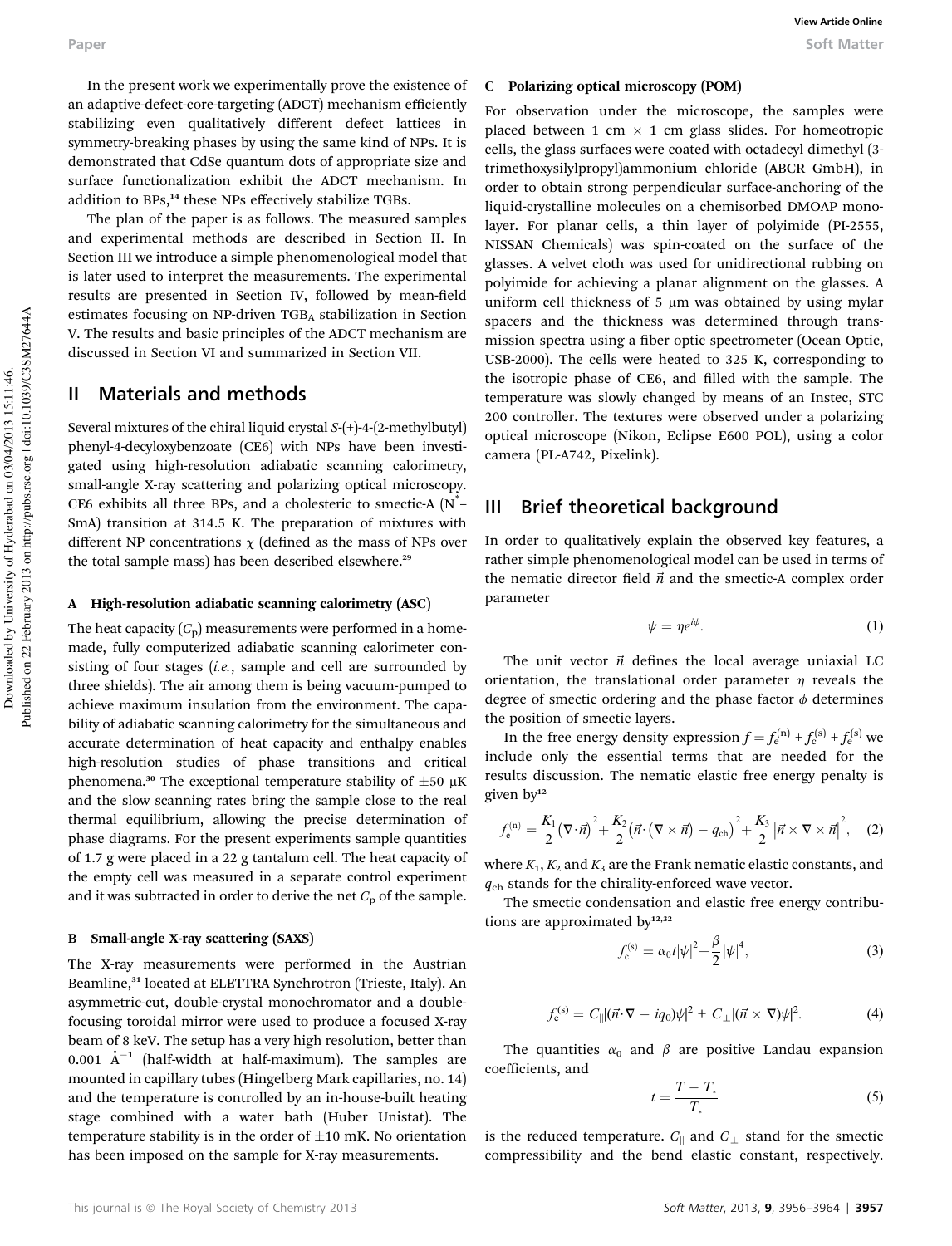BPI-N

**BPI-N** 

e e e

 $N^*$ -SmA

314

**BPI-N** 

316

These constants are positive and enforce a SmA ordering with a layer thickness of  $d = 2\pi/q_0$ . Therefore, the smectic ordering minimizing the term  $f_c^{(s)} + f_e^{(s)}$  below  $T_*$  could be expressed as  $\psi_{\text{eq}} = \eta_s e^{iq0x}$ , where it is assumed that the smectic layers are aligned along the x-axis and

$$
\eta_{\rm s} = \sqrt{\frac{-t\alpha_0}{\beta}} = \eta_0 \sqrt{-t}.\tag{6}
$$

25

20

15 8

10

5

 $\Omega$ 

 $\overline{7}$ **TGB**  $-SmA$ 

 $\epsilon$ 

 $\int_{\mathbb{R}} \mathfrak{g} \mathfrak{l}$ 

 $N_t$ <sup>\*</sup>-TGB TGB Sm

 $N_t^*$ -TGB

 $-313.68$ 

 $\chi = 0.02$  $\chi = 0.005$  $\chi=0.0005$ 

CE<sub>6</sub>

310

 $N^*$ -TGB  $TGB_A-Sm/$ 

The corresponding value of the smectic condensation term equals

$$
f_c^{(s)} = -\frac{\alpha_0 |t| \eta_s^2}{2} = -\frac{\alpha_0 |t|^2 \eta_0^2}{2}.
$$

For the sake of simplicity it is henceforth assumed that  $C =$  $C_{\parallel} \sim C_{\perp}$ . Apart from the smectic layer thickness and the chiral pitch length, there are additional important material-dependent lengths,<sup>12</sup> such as the smectic order parameter correlation length  $\xi$  and the nematic twist penetration length  $\lambda$ . Below  $T_*$ their values are roughly determined by

$$
\xi = \sqrt{\frac{C}{\alpha_0 |t|}} = \frac{\xi_0}{\sqrt{|t|}},\tag{7}
$$

$$
\lambda = \sqrt{\frac{K_2}{q_0^2 C \eta_s^2}} = \frac{\lambda_0}{\sqrt{|t|}}.
$$
 (8)

## IV Experimental results

The phase transition behaviors of pure CE6 and three mixtures of CdSe NPs,  $\chi = 0.0005$ , 0.005 and 0.02, were measured using ASC. The temperature dependence of  $C_p$ , obtained upon slow cooling at an average rate of 1.6 mK  $min^{-1}$ , is shown in Fig. 1. CE6 exhibits a single, sharp, first-order anomaly corresponding to a direct N\*–SmA transition, with a coexistence region of 52  $\pm$ 2 mK. Note that the presence of any  $TGB<sub>A</sub>$  order would be reflected in a significant broadening of the transition and changes in the  $C_p$  pre-transitional wings.<sup>25</sup> Such a characteristic feature was not found for pure CE6.

However, a dramatically different phase transition behavior is observed in the  $C_p$  data for CE6 + NP mixtures. A wider, double-peak anomaly has been observed for all NP concentrations, marking the presence of a thermodynamically stable  $TGB<sub>A</sub>$  order between the  $N^*$  and SmA phases. Note that the anomaly appearing on the high-temperature wing is the BPI- $N^*$ transition, shifted downwards as a result of the BP stabilization.<sup>29</sup>

The inset in Fig. 1 shows the dual feature of the lowest temperature  $C_p$  anomaly. This feature is indicative of a SmA-TGB<sub>A</sub> and a subsequent TGB<sub>A</sub>–N $_{\rm L}^*$  transition, where N $_{\rm L}^*$  denotes a TGBA structure of shorter range order referred to as the chiral line liquid phase.<sup>33</sup> This double feature, together with a broad  $C_{\rm p}$  anomaly related to the continuous conversion of the  $\rm N_L^*$  to  $\rm N^*$ phase, is a typical  $TGB<sub>A</sub>$  fingerprint.<sup>25</sup> This is additionally confirmed by SAXS measurements presented in Fig. 2. The temperature evolution of the full-width at half-maximum

 $T(K)$ Fig. 1 The temperature profiles of  $C_p$  obtained by ASC upon cooling (rate of 1.6 mK min<sup>-1</sup>) are shown for the pure CE6 and the mixtures with  $\chi = 0.0005$ , 0.005 and 0.02. CE6 exhibits a sharp, direct N<sup>\*</sup>-SmA transition, while all mixtures exhibit an essentially wider double-peak anomaly, marking the presence of the  $TGB<sub>A</sub>$  order. The inset shows that the low-temperature anomaly also consists of a dual peak, identified as the unique pattern of a SmA-TGB<sub>A</sub>-N<sub>L</sub><sup>\*</sup> phase sequence.<sup>25</sup>

312

313.76

(FWHM) and the maximum scattered intensity  $(I_0)$  clearly support the presence of TGB<sub>A</sub> and  $N_L^*$  phases.  $I_0$  and FWHM, plotted on the same temperature scale with  $C_p$  data for  $\chi = 0.02$ , demonstrate the gradual loss of the quasi-long-range smectic order along the  $N_L^*$  phase, exactly as observed in the pioneering experiments on TGBs by Navailles et al.<sup>34</sup>

Additional evidence related to the presence of the TGBA order is provided by POM textures. Both homeotropic and planar anchoring conditions were imposed on the samples. Textures observed under POM for homeotropic cells are shown in Fig. 3(a). The images corresponding to pure CE6 are presented in the left-hand column. In the SmA phase (top row) the director is parallel to the direction of the light propagation resulting in dark images between crossed polarizers. A typical chiral nematic  $N^*$  texture is also found at higher temperatures (bottom row). Of particular interest is the texture appearing in the coexistence region of the first-order  $N^*$ -SmA transition. Here N<sup>\*</sup> islands or stripes evolve and supersede the dark SmA phase on heating. However, a completely different texture is observed for the CE6 + CdSe  $\chi = 0.02$  mixture (central column). Here very thin, bright and stable filaments emerge upon heating

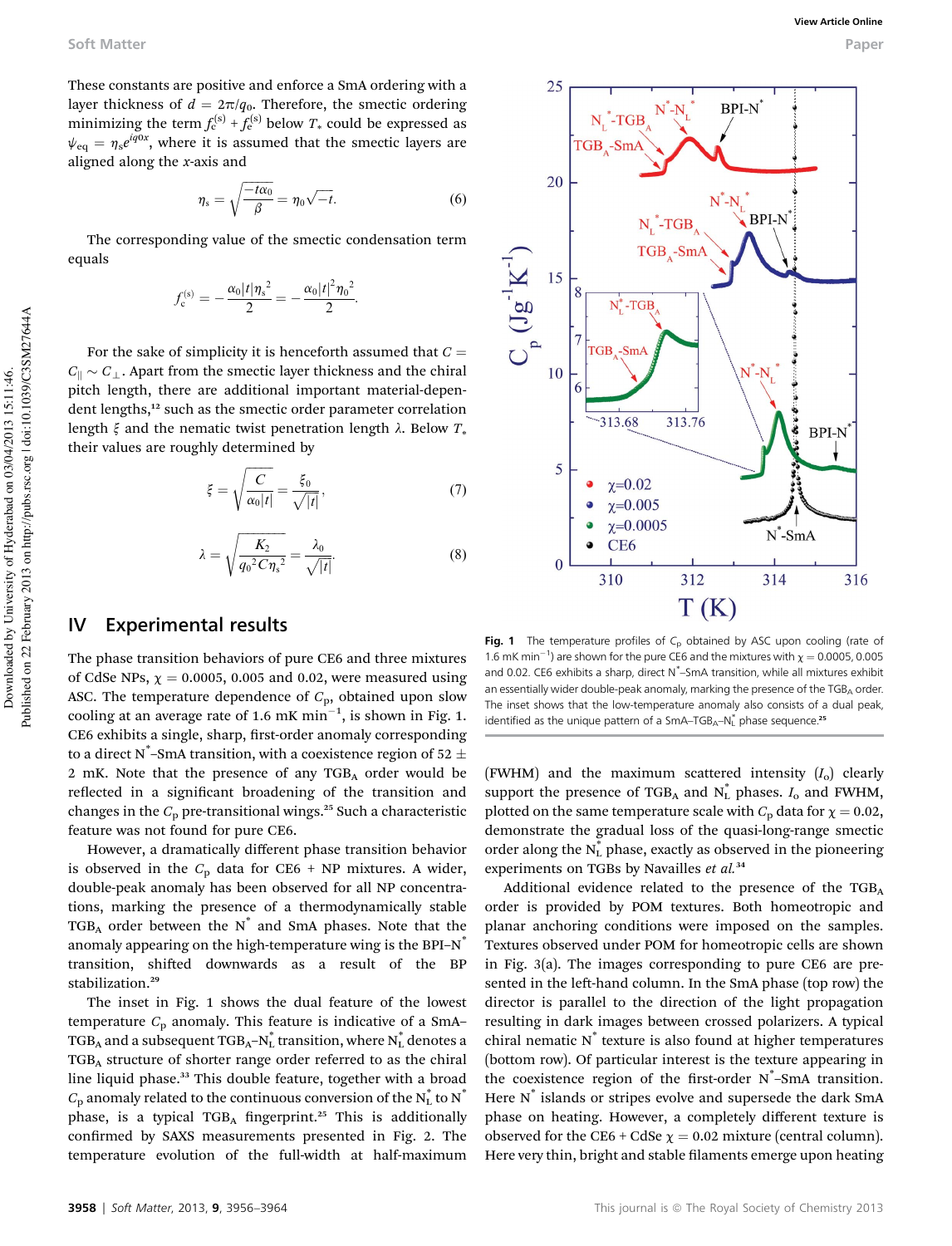

Fig. 2 The FWHM (a) and  $I_0$  profiles (b), obtained by SAXS, are shown on the same temperature scale with the C<sub>p</sub> data (c) for the  $\chi = 0.02$  sample. The FWHM evolution demonstrates the gradual loss of the quasi-long range order along the N<sub>L</sub> phase range. The significant change of the scattered intensity along the different LC phases is visualized in the insets. Although FWHM changes only slightly along the region of the established  $TGB<sub>A</sub>$  order,  $I<sub>o</sub>$  decreases substantially, displaying the fingerprint of the  $N_L^*$  phase<sup>34</sup> between TGB<sub>A</sub> and  $N^*$ . Note that  $q_c$ refers to the  $q$  value corresponding to the maximum intensity  $I_0$ .

from the dark SmA phase, growing into an immaculate filament network (middle row) characteristic of the  $TGB<sub>A</sub>$  structure.<sup>28</sup>

Similar differences between the textures of pure CE6 and the mixture with  $\chi = 0.02$  are observed in the planar cells, shown in Fig. 3(b). In the SmA phase of both CE6 (left column) and  $\chi$  = 0.02 mixture (central column), the characteristic focal conic texture is observed, exhibiting only a color difference due to the presence or absence of NPs. The textures in the  $N^*$  phase are also similar (bottom row). However, they are quite different at intermediate temperatures, corresponding to the  $N^*$ , SmA phase-coexistence region of CE6 (left) and the stable TGBA structure of the  $\chi = 0.02$  mixture (center). For the TGB<sub>A</sub> phase different color regions evidence the continuous twist of the smectic slabs, resulting in a helical and birefringent structure perpendicular to the glass plates. From the POM images we conclude that in the  $\chi = 0.02$  mixture a stable TGB<sub>A</sub> structure is observed upon heating from SmA or cooling from the N\* phase.

Note that the textures specified as  $TGB<sub>A</sub>$  in Fig. 3 are obtained on the edge between TGB<sub>A</sub> and  $N_L^*$  phases for the  $\chi = 0.02$ sample. No difference was observed in textures slightly above or below the specified temperature, *i.e.*, at temperatures belonging to TGB<sub>A</sub> and  $N^*_{L}$  phases according to ASC data. Since both these phases exhibit exactly the same kind of order (being long-range for TGB<sub>A</sub> and progressively changing to short-range for  $N_L^*$ ), their distinction based on POM might be unattainable. Moreover, the imposed anchoring conditions (planar or homeotropic) in the sample–glass interfaces can additionally obstruct such a distinction.

Finally, the phase diagram of the system  $CE6 + NPs$  is depicted in Fig. 4. The inset shows the temperature window  $\Delta T_{\text{TGB}_\text{A}+N^*_{\text{L}}}$  of the stable TGB<sub>A</sub> order, *i.e.*, the joined range of TGB<sub>A</sub> and  $N_L^*$  phases. The phase transition lines are drawn based on the ASC data that are the most reliable in terms of temperature precision.

#### V Mean-field estimates

In the following we estimate the impact of NPs on the  $TGB<sub>A</sub>$ phase stability range using the phenomenological free energy expression introduced in Section III. We illustrate the impact of NPs on the temperature stability width  $\Delta T_{\text{TGB}_A + N^*_{\text{L}}}(\chi) = T_{\text{N}} - T_{\text{TGB-SmA}}$  of LC structures dominated by screw dislocations. Here  $T_{\text{TGB-SmA}}$  stands for the TGB<sub>A</sub>-SmA phase transition and  $T_{\rm N}$  estimates the temperature of the  $\text{N}^{\ast}\text{-}\text{N}^{\ast}_{\text{I}}$ phase transformation. The  $TGB<sub>A</sub>$  structure is characterized by a well-defined, one-dimensional lattice of screw dislocations. On the contrary, in the  $N_L^*$  phase the dislocations strongly oscillate.<sup>35</sup> Within a mean-field-type approach the differences between the TGB<sub>A</sub> and  $N_L^*$  structures are neglected and, henceforth, we use the former configuration as the representative defect structure.

The main characteristic geometric features needed for the derivation are shown in Fig. 5(a). The TGB<sub>A</sub> phase consists of slabs of length  $l<sub>b</sub>$  exhibiting essentially bulk SmA ordering. The slabs are separated by grain boundaries (GBs) of width given roughly by the nematic twist penetration length  $\lambda$ . Parallel screw dislocations reside within each GB, separated by a distance<sup>23</sup>  $l_d$  $\sim l_{\rm b}$ . Globally, the system exhibits a helical structure due to the tilt between the adjacent slabs, which is enabled by screw dislocations. The volume of a representative  $TGB<sub>A</sub>$  unit cell, consisting of a SmA slab and a GB, is given by  $V_{\rm u} \sim l_{\rm b}l^2$ , where the grain boundary surface is set to be equal to  $l^2$ . The average dislocation length is approximated by  $l$ . Hence, the number  $N_{\text{def}}$ of defects within a GB is  $N_{\text{def}} \sim l/l_d \sim l/l_b$ .

#### A Free energy costs of competing phases

Here the free energy costs  $\Delta F^{\text{(phase)}}$  related to the N<sup>\*</sup>, SmA and TGB<sub>A</sub> order formation are estimated within a unit cell  $V_{\text{u}}$ .

The ordering within the  $N^*$  phase is described using the Cartesian frame  $(x, y, z)$  by  $\eta_s = 0$ ,  $\vec{n} = (\sin \theta, \cos \theta, 0)$  where  $\theta =$  $q_{ch}z$ . The corresponding spatially averaged free energy density  $f^{\text{(phase)}} = \Delta F^{\text{(phase)}}/V_u$  equals

$$
f^{(N^*)} = 0.\tag{9}
$$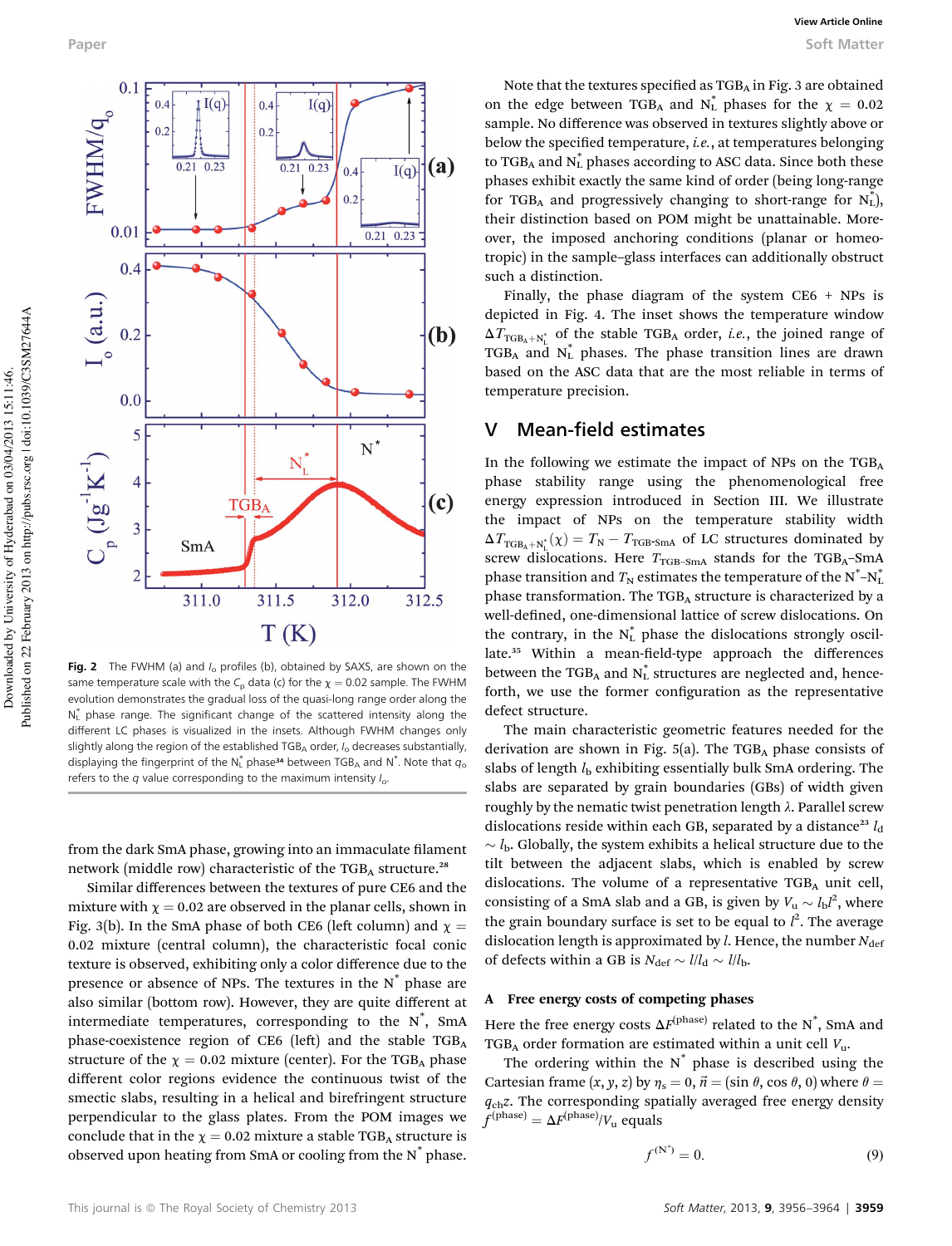

Fig. 3 (a) Homeotropic cells: textures of pure CE6 (left column) and  $\chi = 0.02$  mixture (central column). The dark textures at the top correspond to SmA phase, while the images at the bottom to the N $^*$ phase. In the middle, mixed textures of coexisting N $^*$ , SmA domains are depicted for CE6, while a TGB<sub>A</sub> filament structure is revealed for  $\chi = 0.02$ . (b) Planar cells: textures of pure CE6 (left column) and  $\chi = 0.02$  mixture (central column). The textures at the bottom and top correspond to N<sup>\*</sup> and SmA phases, respectively. In the middle, mixed N $^*$ , SmA domains are observed for CE6 and a more colorful TGB<sub>A</sub> texture for  $\chi=$  0.02, resulting from the continuous twist of the smectic slabs. A scheme of the ideal molecular orientation for each structure is depicted in the right-hand columns of both (a) and (b).



Fig. 4 The temperature versus concentration  $(T-\chi)$  phase diagram of the system CE6 + NPs constructed from ASC, SAXS and POM measurements. The inset shows the range  $\Delta T_{\mathsf{TGB_A}+\mathsf{N}^*_\mathsf{L}}$  of the induced TGB<sub>A</sub> order as a function of  $\chi$ . This order is of long-range (TGB<sub>A</sub>) and it progressively changes to a shorter range  $(N_L^*)$  upon increasing T.

The SmA ordering within a unit cell can be determined by  $\vec{n} = (1,0,0)$  and  $\psi = \eta_s e^{iq0x}$ . It follows

$$
f^{(\text{SmA})} = -\frac{\alpha_0 |t|^2 \eta_0^2}{2} + \frac{K_2 q_{\text{ch}}^2}{2}.
$$
 (10)

To estimate the free energy costs for the formation of a TGB<sub>A</sub> structure it is assumed that within the smectic blocks an ideal SmA ordering is established and the structure exhibits on average a twist along the z-coordinate. The presence of the twist is enabled by the incorporation of screw line dislocations at GBs. Across each GB (the width of which is roughly given by  $\lambda$ ) the director field is approximately rotated by an angle<sup>23</sup>

$$
\Delta \theta \sim \frac{d}{l_{\rm d}} \sim \frac{d}{l_{\rm b}}.\tag{11}
$$

Consequently, the orientational elastic penalties are given by

$$
\int_{0}^{l_{\rm b}}\mathrm{d}z\big(\vec{n}\cdot(\nabla\times\vec{n})-q_{\rm ch}\big)^{2}\!\sim\!\frac{\Delta\theta^{2}}{\lambda}-2q_{\rm ch}\Delta\theta+q_{\rm ch}^{2}l_{\rm b}.
$$

Within the cores of screw dislocations SmA ordering is essentially melted. The resulting average smectic condensation free energy within a volume  $V<sub>u</sub>$  reads

$$
F_{\rm c}^{\rm (TGB)} = -\frac{\alpha_0 |t|^2 \eta_0^2}{2} (V_{\rm u} - V_{\rm def}), \qquad (12)
$$

where  $V_{\text{def}} \sim N_{\text{def}} l \pi \xi^2 \sim l^2 \pi \xi^2 / l_b$  is the volume occupied by the core defects. We further neglect other elastic contributions (e.g., interactions among dislocations) that play a secondary role if  $l_b \gg \lambda$ .

With this in mind we obtain

$$
f^{(\text{TGB})} = \frac{K_2}{2} \left( \frac{\Delta \theta^2}{\lambda l_b} - \frac{2q_{\text{ch}} \Delta \theta}{l_b} + q_{\text{ch}}^2 \right) - \frac{\alpha_0 |t|^2 \eta_0^2}{2} \left( 1 - \frac{\pi \xi^2}{l_b^2} \right). \tag{13}
$$

Next, the addition of NPs is considered with an average volume density

$$
\phi = (N_{\rm NP} v_{\rm NP})/V_{\rm u} \sim \chi(\rho_{\rm LC}/\rho_{\rm NPs}).
$$

Here  $N_{\text{NP}}$  stands for the number of NPs within  $V_{\text{u}}$ ,  $v_{\text{NP}}$  is the average volume of one nanoparticle, and  $\rho_{\text{NP}}$  and  $\rho_{\text{LC}}$  stand for the mass densities of NPs and LC, respectively. It is assumed that the NPs are predominantly assembled at the dislocation cores. Furthermore, we assume that the main impact of NPs from the energy point of view is their effect on the condensation free energy penalty within the cores of defect.

Taking this into account, the condensation free energy  $F_c^{\text{(TGB)}}$  within  $V_u$  reads

$$
F_{\rm c}^{\rm (TGB)} = -\frac{\alpha_0 |t|^2 \eta_0^2}{2} \left(V_{\rm u} - V_{\rm def} + N_{\rm NP} v_{\rm NP}\right). \tag{14}
$$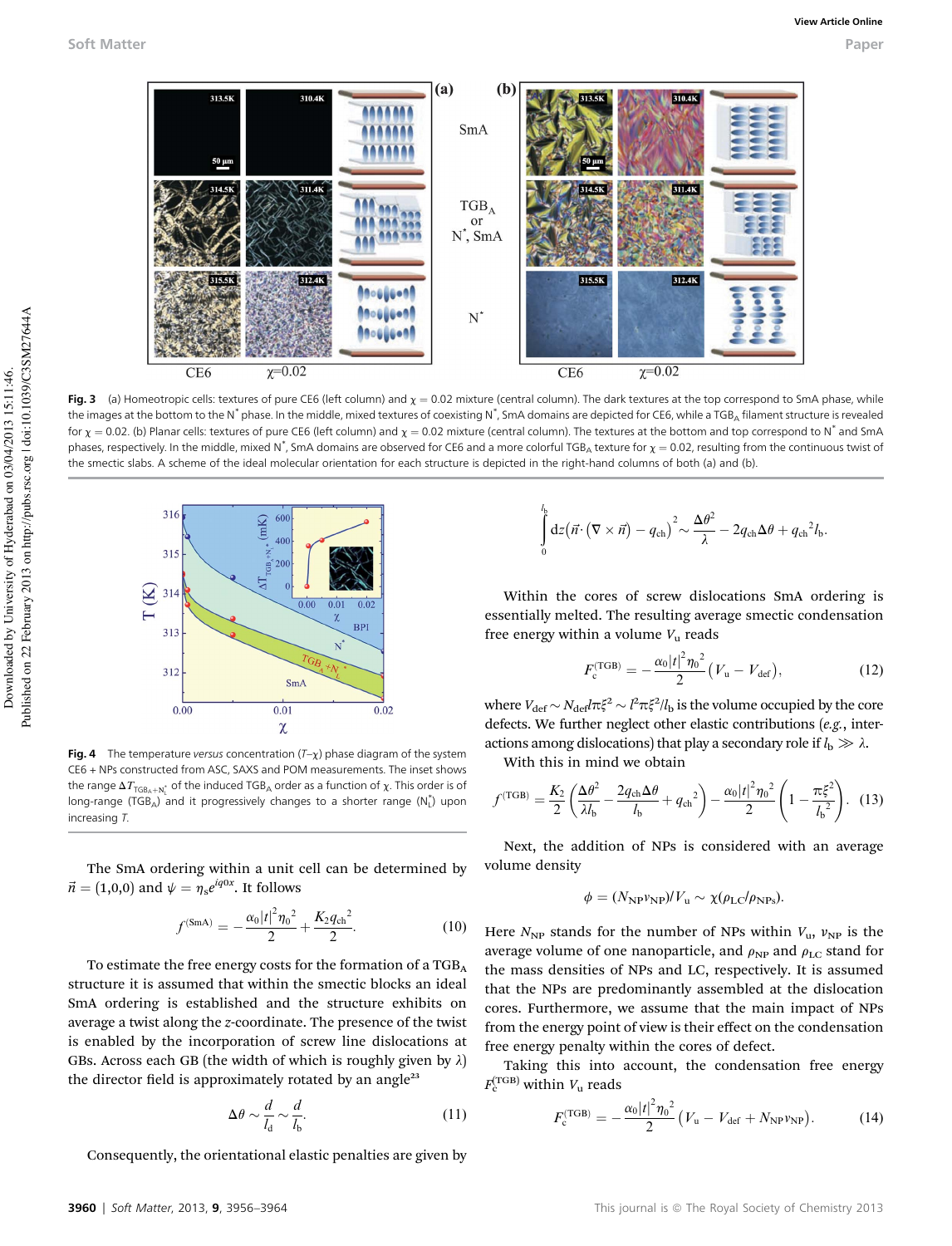

Fig. 5 (a) CdSe nanoparticles (top left), with a core diameter of 3.5 nm, surfacetreated with OA and TOP, induce a  $TGB<sub>A</sub>$  order by stabilizing the lattice of screw dislocations at GBs separating the twisting smectic slabs (bottom). A blow-up of the TGB<sub>A</sub> unit cell is presented at the top right. (b and c) The adaptive character of CdSe NPs, enabled by their size and flexible surface chains, is depicted. The NPs accommodate with the average local orientational order of the qualitatively different nematic disclination lines (b) and smectic screw dislocations (c). Note that this figure serves as an illustrative picture without aiming to precisely represent the relative sizes of the components.

If the added NPs are adaptive with respect to the neighboring LC order they relatively weakly disturb the latter. In this case the additional elastic free energy costs due to NPs are negligible. Consequently, the overall impact of NPs is a decrease in the singular defect core volume free energy. If the NPs are not adaptive they could significantly distort locally the LC ordering. In order to estimate the consequent impact it is assumed that only the smectic degree of ordering is affected. This order is enforced to be melted at the surface of NPs. For simplicity we neglect the local distortions in the LC orientational ordering

that would further enlarge the elastic costs. Hence, the additional smectic elastic penalty costs are given by

$$
\Delta F_{\rm e}^{\rm (TGB)} \sim N_{\rm NP} V_{\rm m} \left| f_{\rm c}^{\rm (s)} \right| \sim \left| f_{\rm c}^{\rm (s)} \right| \phi \frac{\omega \pi l^2 l_{\rm d} \xi}{r},\tag{15}
$$

where  $V<sub>m</sub>$  estimates the volume of the essentially melted region that surrounds an effectively spherical NP characterized by radius r and  $\omega \sim 1$ .

Therefore, if NPs are present, we obtain

$$
f^{(\text{TGB})}(\phi) \sim \frac{K_2}{2} \left( \frac{\Delta \theta^2}{\lambda l_b} - \frac{2q_{ch}\Delta \theta}{l_b} + q_{ch}^2 \right) - \frac{\alpha_0 |t|^2 \eta_0^2}{2} \left( 1 - \frac{\pi \xi^2}{l_b^2} + \phi \left( 1 - \frac{\omega \pi \xi}{r} \right) \right). \tag{16}
$$

#### B Phase transition behavior

The phase behavior in the absence of NPs is first considered. If the chirality is not strong enough then on lowering temperature the N\* phase directly transforms into the SmA order without an intermediate TGB<sub>A</sub> structure. The corresponding phase transition temperature  $T_{NA}$  is determined by the condition  $f^{\text{(SmA)}}$  =  $f^{(\textrm{N}^*)}$ . Using eqn (9) and eqn (10) it follows  $r_{\textrm{NA}}=-\lambda_{0}\xi_{0}q_{0}q_{\textrm{ch}},$  *i.e.* 

$$
T_{\rm NA} = T_*(1 - \lambda_0 \xi_0 q_0 q_{\rm ch}). \tag{17}
$$

If the chirality is strong enough then the  $TGB<sub>A</sub>$  phase intervenes between  $N^*$  and SmA ordering. The  $N^*$ –TGB<sub>A</sub> transition temperature  $T_N$  is determined by the condition  $f^{(N^*)} = f^{(TGB)}$ . Using eqn (9) and eqn (13) we obtain

$$
T_{\rm N} = T_{\ast} \left( 1 - \lambda_0 \xi_0 q_0 q_{\rm ch} \sqrt{\frac{1 + \frac{d^2}{\lambda l_{\rm b}^3 q_{\rm ch}^2} - \frac{2d}{q_{\rm ch} l_{\rm b}^2}}{1 - \pi \xi^2 / l_{\rm b}^2}} \right). \tag{18}
$$

The measurements suggest that the CE6 + NP system is close to a triple point, where the onset of  $TGB<sub>A</sub>$  and SmA coincides on decreasing temperature from the  $N^*$  phase. The triple point is determined by the condition  $T_N = T_{NA}$ . The corresponding chirality strength  $q_{\rm ch}^{(t)}$  fulfills the equation

$$
q_{\rm ch}^{(t)} \sim \frac{d}{\pi \xi^2} \left( 1 - \sqrt{1 - \frac{\pi \xi^2}{\lambda l_{\rm b}}} \right). \tag{19}
$$

Therefore, in the limit  $l_b \sim l_d \rightarrow \infty$  where SmA and TGB<sub>A</sub> phases are almost indistinguishable, it follows  $q_{ch}^{(t)} \sim 0$  as it should.

For  $q_{ch} = q_{ch}^{(t)}$  the added NPs stabilize the TGB<sub>A</sub> structure in a finite temperature interval providing they are adaptive, *i.e.*  $\frac{\omega \pi \xi}{r}$  < 1 (see eqn (16)). The TGB<sub>A</sub>–SmA transition temperature  $T_{\text{TGB-SmA}}$  is determined by the condition  $f^{\text{(TGB)}} = f^{\text{(SmA)}}$ . Therefore, in the adaptive regime  $\left(\frac{\omega \pi \xi}{r} < 1\right)$  it holds

$$
\Delta T_{\text{TGB}_\text{A} + \text{N}_\text{L}^*}(\chi) \sim (T_* - T_{\text{NA}}) \frac{\phi h_b^2}{2 \pi \xi^2} \left( 1 - \frac{\pi \omega \xi}{r} \right)
$$

$$
\sim (T_* - T_{\text{NA}}) \frac{\chi \rho_{\text{LC}}}{2 \rho_{\text{NPs}}} \frac{l_b^2}{\pi \xi^2} \left( 1 - \frac{\pi \omega \xi}{r} \right). \tag{20}
$$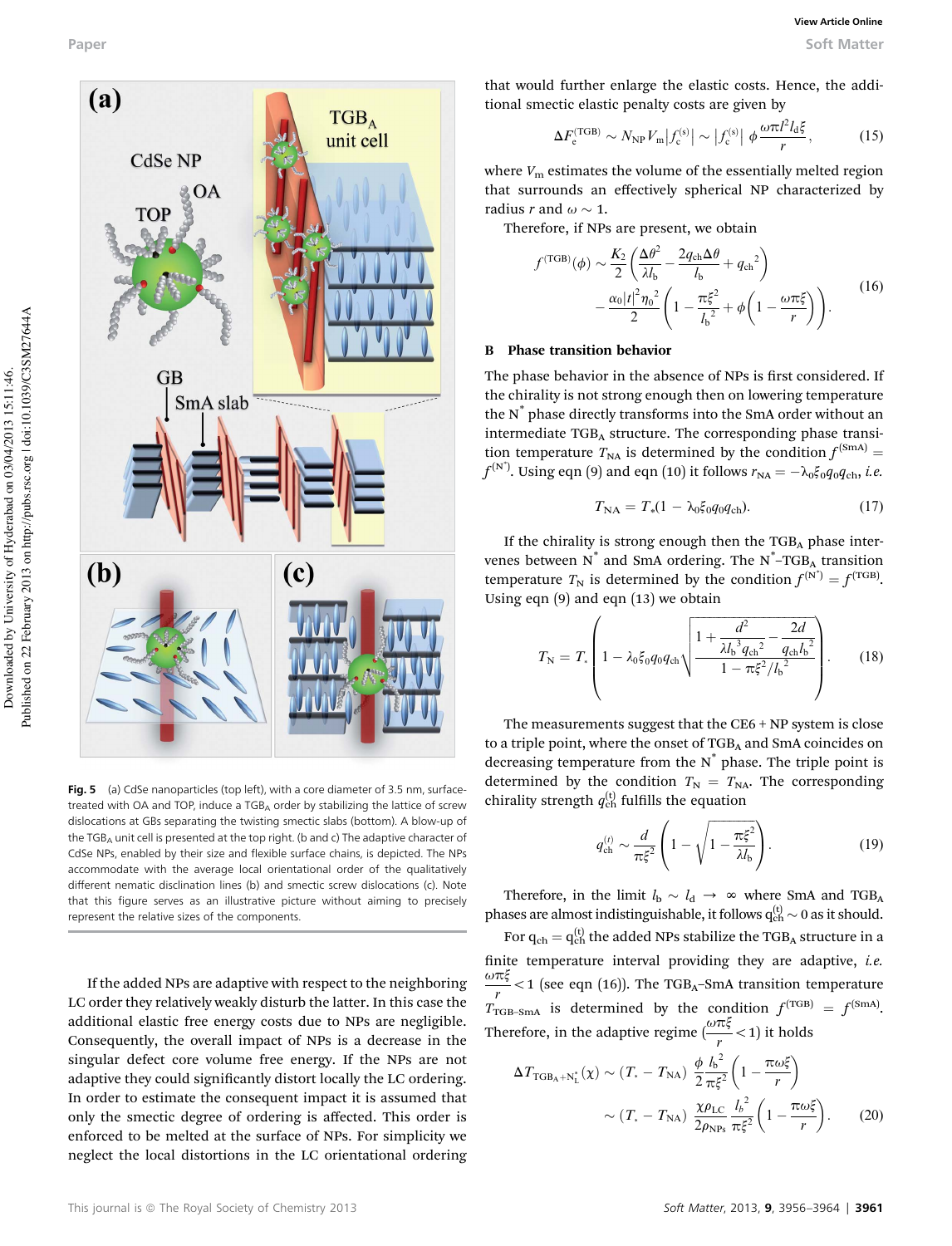### VI Discussion

The present observations infer that surface-functionalized CdSe NPs efficiently stabilize networks of screw dislocations. In the following we discuss the conditions enabling the stabilization by using the estimates derived above. We claim that the key mechanism behind this is the defect-core replacement effect, as first discussed by Kikuchi et  $al.^{13}$  According to it the condensation free energy penalty due to the presence of topological defects is substantially reduced if NPs replace a substantial part of their defect-core volume. This is illustrated in eqn (14) where NPs trapped within screw dislocations reduce the total volume where the smectic order is essentially melted due to topological reasons. However, this free energy gain could be wasted if NPs apparently disrupt the defect-core structure. Such additional penalties for specific "non-favorable" boundary conditions at NP–LC interfaces are estimated in eqn (15) where only the deformations in smectic ordering are considered. In our samples NPs can adapt to a defect core structure due to their size and attached flexible chains. One might argue that the NPdriven stabilization is most effective if NPs do not interact with LC and their impact is embodied only via the defect-core volume replacement effect. However, in this case the targeting of NPs towards topological defects would not be efficient and would be driven solely by Brownian motion. For this reason NPs should weakly interact with the smectic phase factor  $\phi$  (see eqn (1)). It namely represents the gauge component of the smectic order parameter which possesses a Goldstone mode. Consequently, the coupling between NPs and  $\phi$  enables the propagation of long-range interactions.<sup>12,36,37</sup> It has been shown that homogeneously dispersed NPs alter the average layer spacing.<sup>37,38</sup> Such configuration changes are relatively energetically costly and the resulting forces could be relatively large. Note that the phase transition temperature in the SmA phase apparently decreases on increasing  $\chi$  (see Fig. 4) revealing elastic distortions in the gauge component of the order parameter.36,37 We further note that if NPs are small enough to fit inside the cores of defects, their interactions with the gauge field are substantially reduced due to the essentially melted order parameter within the cores.

In Section V it has been shown that NPs could trigger the onset of  $TGB<sub>A</sub>$  ordering although it is absent in a pure LC sample if the chirality is not strong enough. In our theoretical estimate the triple point conditions (eqn (19)) were considered, where all the competing (N<sup>\*</sup>, TGB<sub>A</sub>, SmA) phases coexist for  $\chi$  = 0, as suggested by the experimental results. In the case of adaptive nanoparticles the TGB<sub>A</sub> ordering is established for  $\chi$  > 0. In the diluted regime our estimate suggests  $\Delta T_{\text{TGB}_A+N_L^*}(\chi) \propto \chi$ (see eqn (20)), which is in line with the experimental measurements (see inset of Fig. 4).

Furthermore, previous studies have revealed that the same NPs essentially stabilize disclination lines in BPs.<sup>14,29,39</sup> The core structures of nematic disclinations (see Fig. 5(b)) and smectic screw dislocations (see Fig. 5(c)) are qualitatively different. The CdSe NPs are efficiently trapped into both defects due to their size and attached flexible chains which enable their adaptability. Simulations have revealed that NPs tend to aggregate in regions exhibiting configurations compatible with the conditions at the NP-LC interface.<sup>39</sup>

To our knowledge, no other study has so far revealed such a phenomenon, i.e., the simultaneous stabilization of disclination lines and screw dislocations by the same type of NPs. The efficient trapping of NPs within these qualitatively different networks of topological defects is enabled by a set of conditions referred to as the ADCT mechanism. One may argue that a critical (upper) size of NPs is expected for their adaptability to the cores of defects. Note that in our theoretical modeling it is assumed that the radius  $r$  of NPs is smaller than the defect core size which is roughly comparable to  $\xi$ . This scenario is realized in the case of CdSe nanoparticles. In the case of  $r > \xi$  the NPs are expected to disrupt the phase of smectic ordering and, hence, the energy penalties gained by the defect-core-replacement would be reduced. The importance of the spherical NP size has been very recently reported in the case of BP stabilization,<sup>40</sup> where particles larger than 100 nm have been proven ineffective with respect to essentially smaller ones. Further experimental studies are needed to confirm the validity of such an assumption in the case of screw dislocations.

### VII Conclusions

In summary, it is demonstrated that the ADCT mechanism efficiently stabilizes lattices of screw dislocations using surfacefunctionalized CdSe NPs. The same NPs also stabilize the qualitatively different line disclinations in BPs,<sup>14</sup> proving the robustness of ADCT. Note that CdSe NPs are typical quantum dot representatives exhibiting size-dependent photoluminescence.<sup>10</sup>

The ADCT mechanism could be exploited for diverse applications. It could be used to enhance the stability range of diverse periodic structures with potential use in display or photonic applications,<sup>41</sup> where the periodicity and the related desired optical properties arise due to defect lattices. In addition, the ADCT-driven trapping of appropriate NPs triggering nucleation and stabilization of structures possessing topological defects could be exploited for designing sensitive NP detectors, provided that the defect patterns are clearly visible by means of optical methods. The present as well as previous studies<sup>14</sup> reveal that even minute concentrations of NPs can substantially increase the stability of structures dominated by topological defects. A closely related mechanism has been recently demonstrated,<sup>42</sup> where ppm concentrations of endotoxin were sufficient to trigger a structural transition in a solution of micrometer-sized LC droplets. ADCT is also of great importance towards the controlled assembly of NPs in soft, anisotropic media. The trapped NPs are exploited as functionality-conveying agents, as it has been recently demonstrated in the case of photoluminescence of CdSe quantum dots,<sup>10</sup> the surface plasmon resonance of  $gold<sup>4,43</sup>$  and the multiferroic behavior of LC and  $\gamma$ -Fe<sub>2</sub>O<sub>3</sub> nano-composites.<sup>44</sup>

The direct analogy between LC screw dislocations and magnetic vortices $20,45$  infers that the understanding and mastering of the universal ADCT mechanism could contribute to resolving several enigmatic phenomena in magnetism.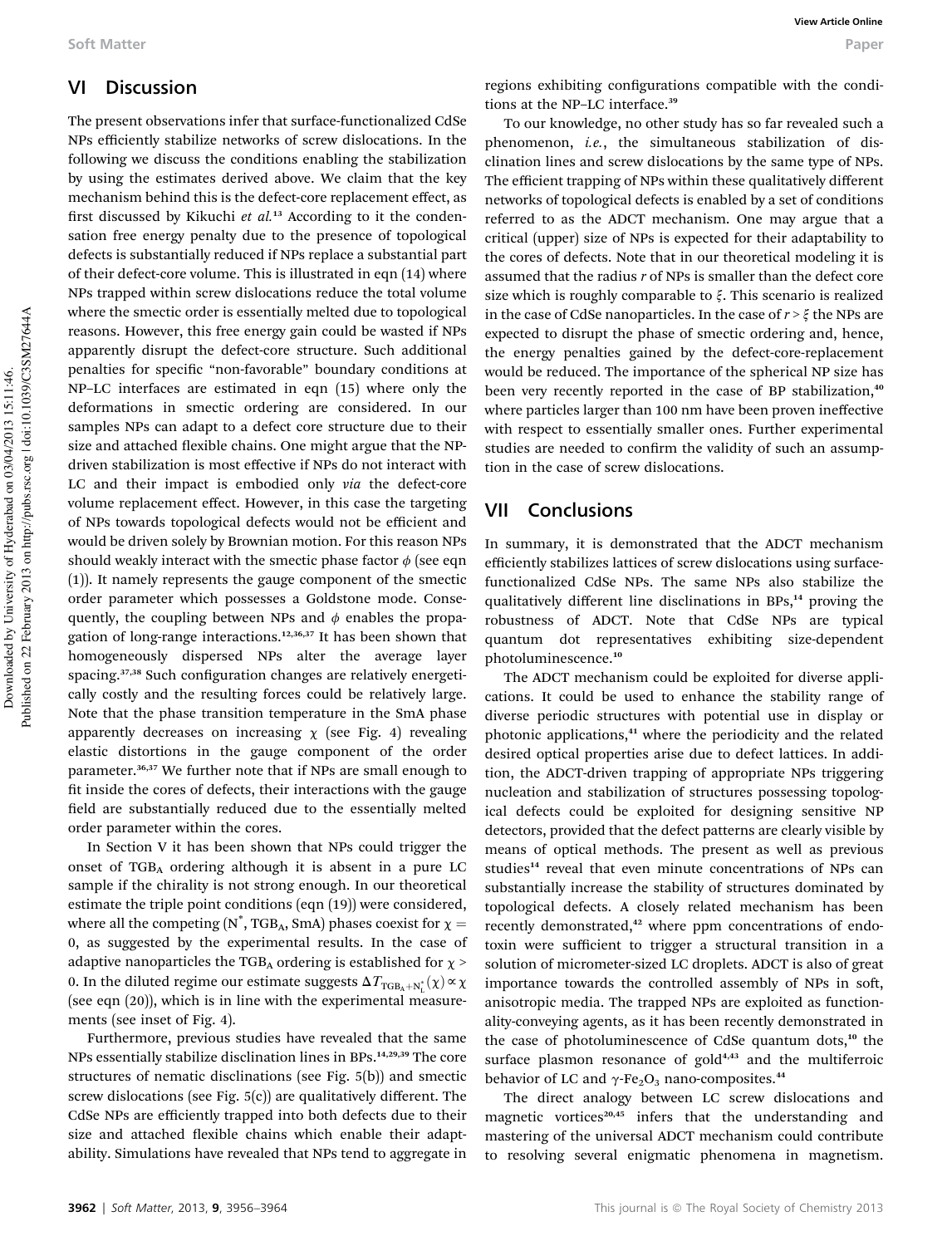Magnetic vortices exhibit a rich diversity of complex structures,<sup>45</sup> and the impact of disorder on their static and dynamic properties is far from being fully understood.<sup>46</sup> The easily accessible configurations of  $LCs$  + NPs may serve as an additional experimental testing ground to gain an insight towards the impurity-driven pinning of vortices in superconductors.<sup>47</sup>

# Acknowledgements

This work has been supported by the Project PE3-1535 within the Action "Supporting Postdoctoral Researchers" of the Operational Program "Education and Lifelong Learning", co financed by the European Social Fund and the Greek State. S. D. acknowledges the funding of Projects DST (SR/NM/NS-134/  $2010(G)$ ) and CSIR  $(03(1207)/12/EMR-II)$ . S. K. acknowledges the support of the Project P1-0099. Z. K. acknowledges the Project P1-0125 and the Centre of Excellence "NAMASTE". C. G. acknowledges the support of the FWO Research Project G.0492.10. S. K., G. C. and Z. K. acknowledge the financial support of the European Office of Aerospace Research and Development Grant FA8655-12-1-2068. G. N. and V. T. acknowledge the support of the J. S. Latsis Public Benefit Foundation.

# References

- 1 P. Poulin, H. Stark, T. C. Lubensky and D. A. Wietz, Science, 1997, 275, 1770.
- 2 D. Pires, J. B. Fleury and Y. Galerne, Phys. Rev. Lett., 2007, 98, 247801.
- 3 D. K. Yoon, M. C. Choi, Y. H. Kim, M. W. Kim, O. D. Lavrentovich and H. Jung, Nat. Mater., 2007, 6, 866.
- 4 Q. Liu, Y. Cui, D. Gardner, X. Li, S. He and I. I. Smalyukh, Nano Lett., 2010, 10, 1347.
- 5 U. Tkalec, M. Ravnik, S. Copar, S. Zumer and I. Muševič, Science, 2011, 333, 62.
- 6 E. R. Soule, J. Milette, L. Reven and A. D. Rey, Soft Matter, 2012, 8, 2860.
- 7 R. Basu, C. Rosenblatt and R. Lemieux, Liq. Cryst., 2012, 39, 199.
- 8 F. H. Li, O. Buchnev, C. I. Cheon, A. Clushchenko, V. Reshetnyak, Y. Reznikov and T. J. Sluckin, Phys. Rev. Lett., 2006, 97, 147801.
- 9 R. Basu and G. S. Iannacchione, Phys. Rev. E: Stat., Nonlinear, Soft Matter Phys., 2010, 81, 051705.
- 10 B. Kinkead and T. Hegmann, J. Mater. Chem., 2010, 20, 448.
- 11 A. C. Balazs, T. Emrick and T. P. Russell, Science, 2006, 314, 1107.
- 12 M. Kleman and O. D. Lavrentovich, Soft Matter Physics, Springer-Verlag, Berlin, 2002.
- 13 H. Kikuchi, M. Yokota, Y. Hisakado, H. Yang and T. Kajiyama, Nat. Mater., 2002, 1, 64.
- 14 E. Karatairi, B. Rožič, Z. Kutnjak, V. Tzitzios, G. Nounesis, G. Cordoyiannis, J. Thoen, C. Glorieux and S. Kralj, Phys. Rev. E: Stat., Nonlinear, Soft Matter Phys., 2010, 81, 041703.
- 15 I. Muševič, M. Škarabot, U. Tkalec, M. Ravnik and S. Žumer, Science, 2006, 313, 954.
- 16 J. Lagerwall, G. Scalia, M. Haluska, U. Dettlaff-Weglikowska, S. Roth and F. Giesselmann, Adv. Mater., 2007, 19, 359.
- 17 R. Basu and G. S. Iannacchione, Phys. Rev. E: Stat., Nonlinear, Soft Matter Phys., 2009, 80, 010701(R).
- 18 J. Milette, S. Relaix, C. Lavigne, V. Toader, S. J. Cowling, I. M. Saez, R. B. Lennox, J. W. Goodby and L. Reven, Soft Matter, 2012, 8, 6593.
- 19 P. G. de Gennes, Solid State Commun., 1972, 10, 753.
- 20 S. R. Renn and T. C. Lubensky, Phys. Rev. A, 1988, 38, 2132.
- 21 J. Goodby, M. A. Waugh, S. M. Stein, E. Chin, R. Pindak and J. S. Patel, Nature, 1989, 337, 449.
- 22 H. T. Nguyen, A. Bouchta, L. Navailles, P. Barois, N. Isaert, R. J. Twieg, A. Maaroufi and C. Destrade, J. Phys. II, 1992, 2, 1889.
- 23 H. S. Kitzerow, in Chirality in Liquid Crystals, ed. H. S. Kitzerow and C. Bahr, Springer, New York, 2001, p. 186.
- 24 J. Fernsler, L. Hough, R. F. Shao, J. E. Maclennan, L. Navailles, M. Brunet, N. V. Madhusudana, O. Mondain-Morval, C. Boyer, J. Zasadzinski, J. A. Rego, D. M. Walba and N. A. Clark, Proc. Natl. Acad. Sci. U. S. A., 2006, 102, 14191.
- 25 T. Chan, C. W. Garland and H. T. Nguyen, Phys. Rev. E: Stat. Phys., Plasmas, Fluids, Relat. Interdiscip. Top., 1995, 52, 5000.
- 26 L. Navailles, P. Barois and H. T. Nguyen, Phys. Rev. Lett., 1993, 71, 545.
- 27 V. Domenici, C. A. Veracini, V. Novotná and R. Y. Dong, ChemPhysChem, 2008, 9, 556.
- 28 I. Dierking and S. T. Lagerwall, Liq. Cryst., 1999, 26, 83.
- 29 G. Cordoyiannis, P. Losada-Pérez, C. S. P. Tripathi, B. Rožič, U. Tkalec, V. Tzitzios, E. Karatairi, G. Nounesis, Z. Kutnjak, I. Muševič, C. Glorieux, S. Kralj and J. Thoen, Liq. Cryst., 2010, 37, 1419.
- 30 J. Thoen, G. Cordoyiannis and C. Glorieux, Liq. Cryst., 2009, 36, 669.
- 31 H. Amenitsch, S. Bernstorff, M. Kriechbaum, D. Lombardo, H. Mio, M. Rappolt and P. J. Laggner, J. Appl. Crystallogr., 1997, 30, 872.
- 32 S. Kralj and T. J. Sluckin, Phys. Rev. E: Stat. Phys., Plasmas, Fluids, Relat. Interdiscip. Top., 1993, 48, 3244(R).
- 33 R. D. Kamien and T. C. Lubensky, J. Phys. I, 1993, 3, 2131.
- 34 L. Navailles, B. Pansu, L. Gorre-Talini and H. T. Nguyen, Phys. Rev. Lett., 1998, 81, 4168.
- 35 D. R. Nelson and H. S. Seung, Phys. Rev. B: Condens. Matter Mater. Phys., 1989, 39, 79153.
- 36 S. Kralj, G. Cordoyiannis, A. Zidanšek, G. Lahajnar, H. Amenitsch, S. Zumer and Z. Kutnjak, J. Chem. Phys., 2007, 127, 154905.
- 37 Z. Kutnjak, S. Kralj and S. Žumer, *Phys. Rev. E: Stat.*, Nonlinear, Soft Matter Phys., 2002, 66, 041702.
- 38 G. Cordoyiannis, S. Kralj, G. Nounesis, Z. Kutnjak and S. Zumer, Phys. Rev. E: Stat., Nonlinear, Soft Matter Phys., 2007, 75, 021702.
- 39 B. Rožič, V. Tzitzios, E. Karatairi, U. Tkalec, G. Nounesis, Z. Kutnjak, G. Cordoyiannis, R. Rosso, E. G. Virga, I. Muševič and S. Kralj, Eur. Phys. J. E, 2011, 34, 17.